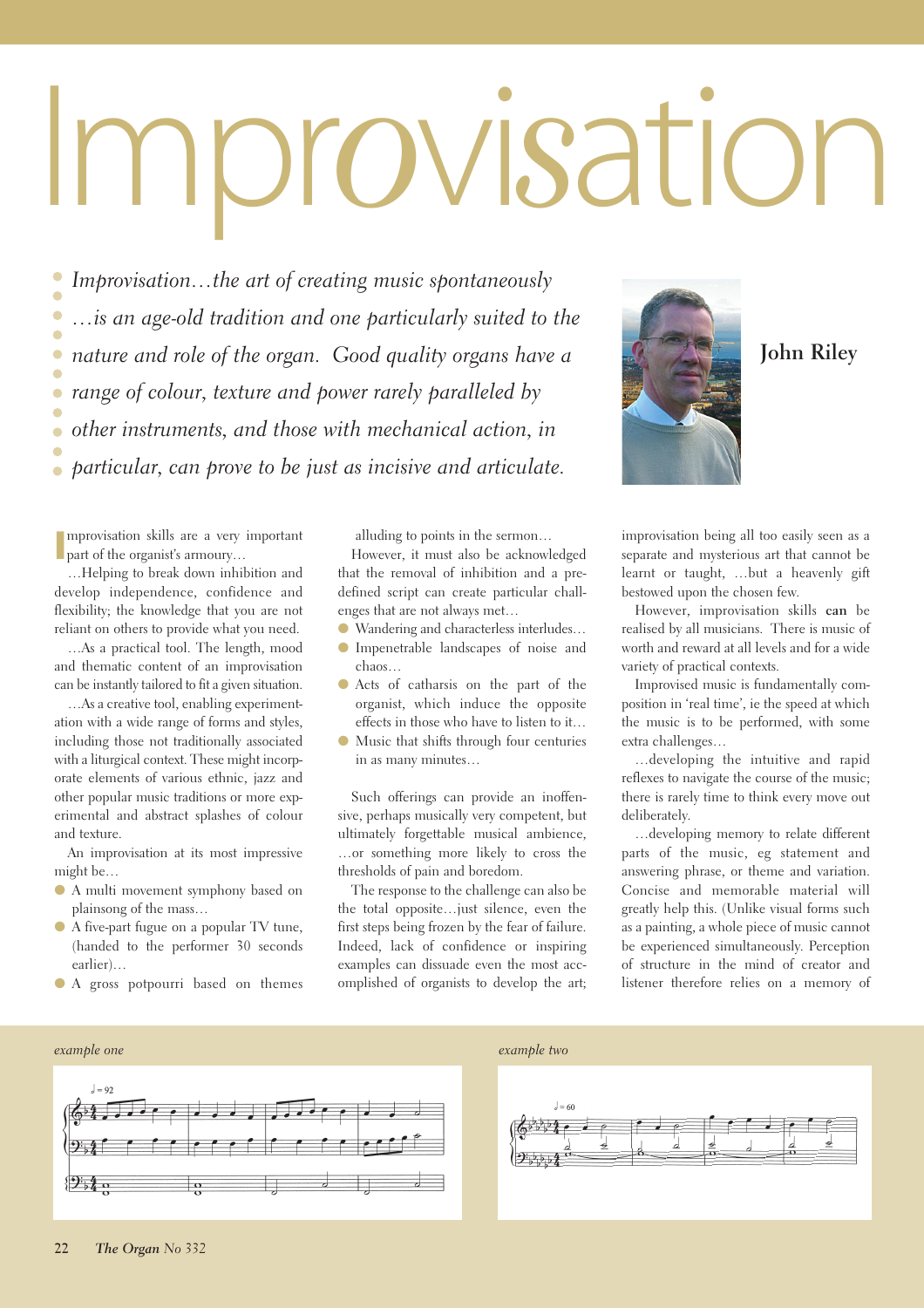

what has gone before or what is otherwise familiar, for example a well-known hymn or folk tune).

# **Break the task down…**

Musical principles and ideals must be allied to the practicalities in realising them. Nevertheless, we can make life easier whilst facilitating a musical result.

Establish, where necessary, *physical* parameters, helping the fingers to settle and focus; also rationalise the *musical* parameters and starting points, such as an active melody part with simple harmony or vice versa. Some examples: *.*

- Five note single hand or feet positions, (Musette EX 1**).**
- A single mode; pentatonic and whole tone modes are especially useful since any note will blend at least moderately well with any other note. (Lullaby in the Pentatonic mode EX 2**)**
- A single mode and its transposition, (Lydian Toccata EX 3).
- 12 bars with a contrasting middle section, (Melody in Blues style EX 4**)**
- A repeated harmonic pattern, (Theme and Variation EX 5**)**
- Rhythms of words and phrases, (Football duet in two modes EX 6)
- Using an existing tune, for example with a repeated descending bass line (*Ebenezer* EX 7**).**

#### **Character and style**

A memorable improvisation requires character and style…as vast a subject as musical history itself…and something that should be evident from the outset. Have an initial concept of what you want to say, not "let's start and see what happens".

Some ingredients are:

Rhythmic patterns, particular those associated with movement and dance; for example, march, waltz, gigue, tango, or the more complex and mixed rhythms of jazz.

Ranges of tempo.

Types of modes or scales.

Melodic profile, (e.g. steps or leaps).

Here are some brief snapshots…



- A jazz style improvisation in mixed metre (EX 9**).**
- A taste of the Orient using a mode with the flattened 2nd. (EX 10**).**
- A flavour of the Medieval or Renaissance periods using drone bass, dance rhythms and parallel fourths; (*In Dulci Jubilo* EX 11**).**

Organ tone colour, the very first point of contact with the listener's ear, also breeds style, character and attitude; a gentle flute, …a majestic solo trumpet, …or mysterious strings and celestes; perhaps evoking also particular periods of music and organ building.

#### **Some other important considerations…**

#### *The heart of the matter…*

Pulse is the essential controlling element of movement and pattern. Pulse can speed up or slow down or even be momentarily halted, but must be present and established at the outset. Without it, even the most sublime melody and harmony will be seriously undermined and communicate lack of confidence, authority and control.

#### *Focus on the essentials…*

Distinctive ideas, solid technique and an eye for overall structure and balance are what matters; for example, clear line and harmonic structure rather than an incoherent mass of chords. Material that is over complex, busy or bland will merely cloud